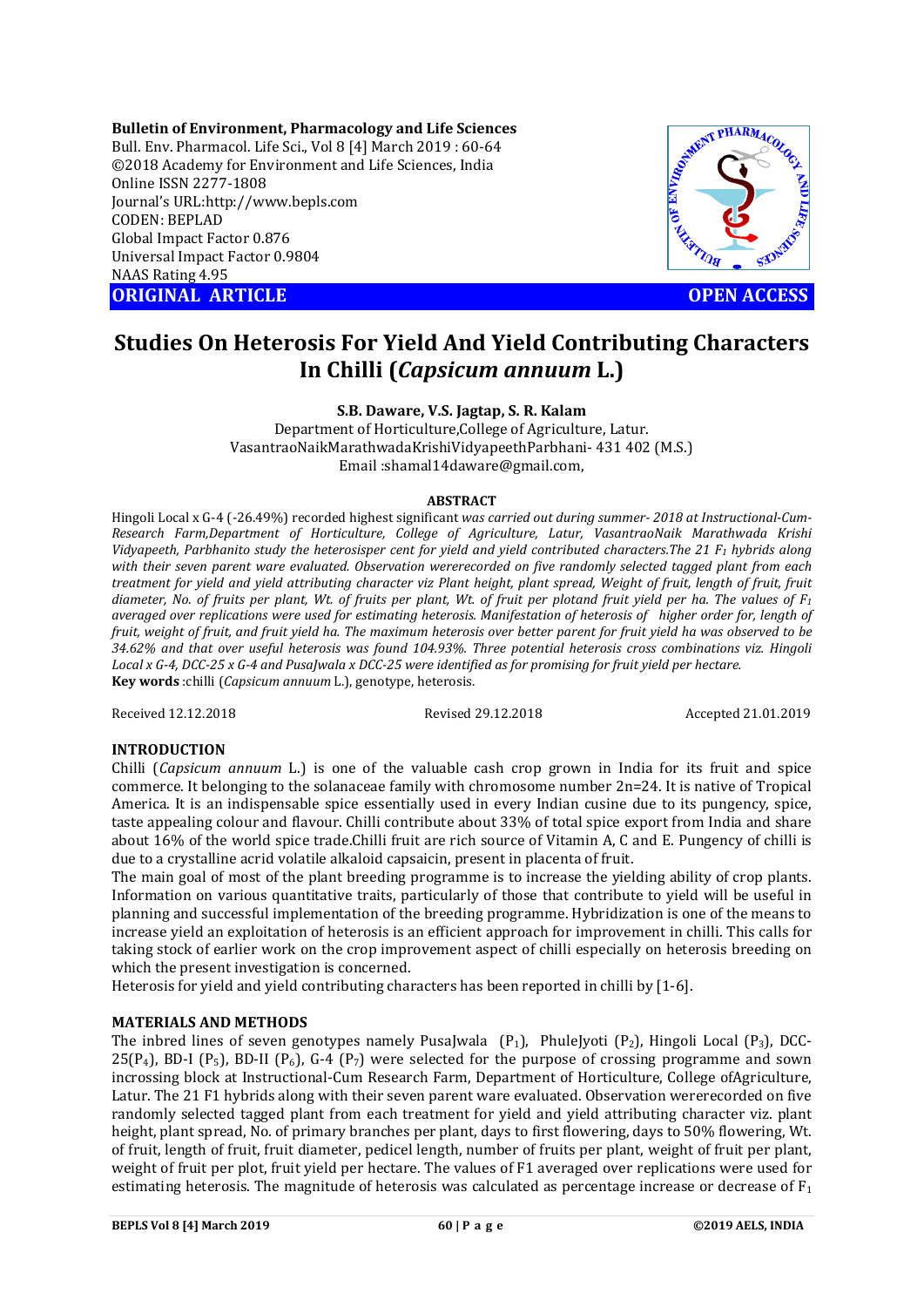mean over the mean of better parent (BP) and *per cent* superiority over standard hybrid check were calculated. The analysis of variance, for all traits under study, was carried out the method.

## **RESULT AND DISCUSSION**

Analysis of variance for yield and yield component in Table 1. The treatment means were further sub divided in to parents, crosses and parent versus crosses. The parents showed significant differences for all the characters.

Negative heterosis was considered as desirable for days to first flowering, days to 50 *per cent* flowering and pedicel length. For the rest of characters positive heterosis was considered desirable.

The crosses DCC-25x BD-II (6.67%), PhuleJyotixBD-I (6.16%), PhuleJyotix DCC-25 (6.08%), and PhuleJyoti x BD-II (6.00%) exhibited positively significant heterosis over better parent. The highest percentage significant heterosis recorded by the cross PusaJwala x Hingoli Local(2.81%), PusaJwala x G-4(2.50%) and PusaJwala x PhuleJyoti(1.25%) over standard hybrid check for plant height [4].

The best performing hybrid PusaJwala x Hingoli Local (17.39%) exhibited highest positive significant heterosis followed by BD-I x G-4 (12.50%), PhuleJyoti x DCC-25(10.74%) and PusaJwala x G-4 (8.33%) over better parent. The cross combinations Hingoli Local x BD-II (5.77%) and PhuleJyoti x DCC-25 (5.77%) showed significantly highest *per cent* of positive heterosis over standard hybrid check for plant spread.

The crosses DCC-25 x G-4 (44.58%) exhibited highest positive significant heterosis Followed by Hingoli Local x BD-II (40.00), PusaJwala x PhuleJyoti (32.00%) and Jwala x Hingoli Local (30.00%), showed significantly highest *per cent* of positive heterosis better parent. The cross combination Hingoli Local x BD-I(7.69%), showed significantly highest *per cent* of positive heterosis over standard hybrid check for the number of primary branches.

PhuleJyoti x DCC-25 (-32.58%) recorded highest significant negative heterosis followed by PhuleJyoti x Hingoli Local (-23.81%) and Hingoli Local x DCC-25(-21.35%), over better parent. Whereas, the cross combination PhuleJyoti x Hingoli Local (-4.48%) recorded highest significant negative heterosis followed by PhuleJyoti x DCC-25 (-10.45%), over standard hybrid check [5].

negative heterosis followed by DCC-25 x G-4 (-20.53%), BD-IIx G-4 (-17.88%) and PhuleJyoti x G-4(- 17.88%) over better parent. Whereas, the cross combination DCC-25 x BD-I (-5.00%) and Hingoli Local x BD-II (-4.17%), recorded highest significant negative heterosis over standard hybrid check for days to 50 *per cent* flowering [5]**.**

The crosses Hingoli Local x BD-II (30.77%) exhibited highest positive significant heterosis followed by PusaJwala x Hingoli Local(23.08%), Hingoli Local x G-4 (21.67%) and DCC-25 x G-4(20.00%) showed significantly highest *per cent* of positive heterosis better parent. The cross combination Hingoli Local x G-4(21.67%) and DCC-25 x G-4 (20.00%), showed significantly highest *per cent* of positive heterosis over standard hybrid check for the weight of fruit.

The cross combination PhuleJyoti x Hingoli Local (16.71%) exhibited significantly highest positive heterosis followed by BD-I x G-4 (11.43%), over better parent. Whereas, the cross combination BD-I x G-4 (14.04%), DCC-25 x BD-I (11.11%), showed significantly positive heterosis over standard hybrid check for length of fruit.

The cross combination PhuleJyoti x DCC-25 (50.00%) exhibited significantly highest positive heterosis followed by PhuleJyoti x Hingoli Local(36.05%) and PhuleJyoti x G-4 (23.53%), over better parent. Whereas, the cross combination PhuleJyoti x DCC-25 (25.58%) and PhuleJyoti x BD-I (20.93%), showed significantly positive heterosis over standard hybrid check for diameter of fruit [2, 3]..

For pedicel length the cross combination DCC-25 x BD-II (-58.29%) and DCC-25 x BD-I (-50.57%) showed significantly negative heterosis over better parent. Whereas, the cross combination PusaJwala x BD-I (- 37.73%), PusaJwala x DCC-25 (-33.44%), BD-I x G-4 (-32.21%) and BD-I x BD-II (-31.60%) recorded significant heterosis over standard hybrid check. Similar result were obtained byKamble*et al*. (2009).

For number of fruits per plantThe cross combination Hingoli Local x DCC-25 (46.15%) recorded highest significant heterosis followed by the crosses PhuleJyoti x G-4(42.95%) and Hingoli Local x BD-I(42.86%) over better parent. Similar result reported by Rohini and Lakshmanan (2017).

The crosses DCC-25 x G-4 (97.91%) followed by Hingoli Local x G-4 (96.46%) and PusaJwala x DCC-25(82.92%) exhibited highest positive significant heterosis over better parent. Whereas, over standard hybrid check, the crosses DCC-25 x G-4 (17.31%), Hingoli Local x BD-I (10.58%), Hingoli Local x G-4 (8.75%) and PusaJwala x DCC-25 (8.43%), exhibited highest positive heterosis for yield of fruit per plant. Similar result are reported by Mopidevi *et al*. [1].

The crosses DCC-25x G-4(98.07%) followed by Hingoli Localx G-4(94.97%) and PusaJwalax DCC-25(83.43%), showed highest positive significant heterosis over better parent. The crosses DCC-25 x G-4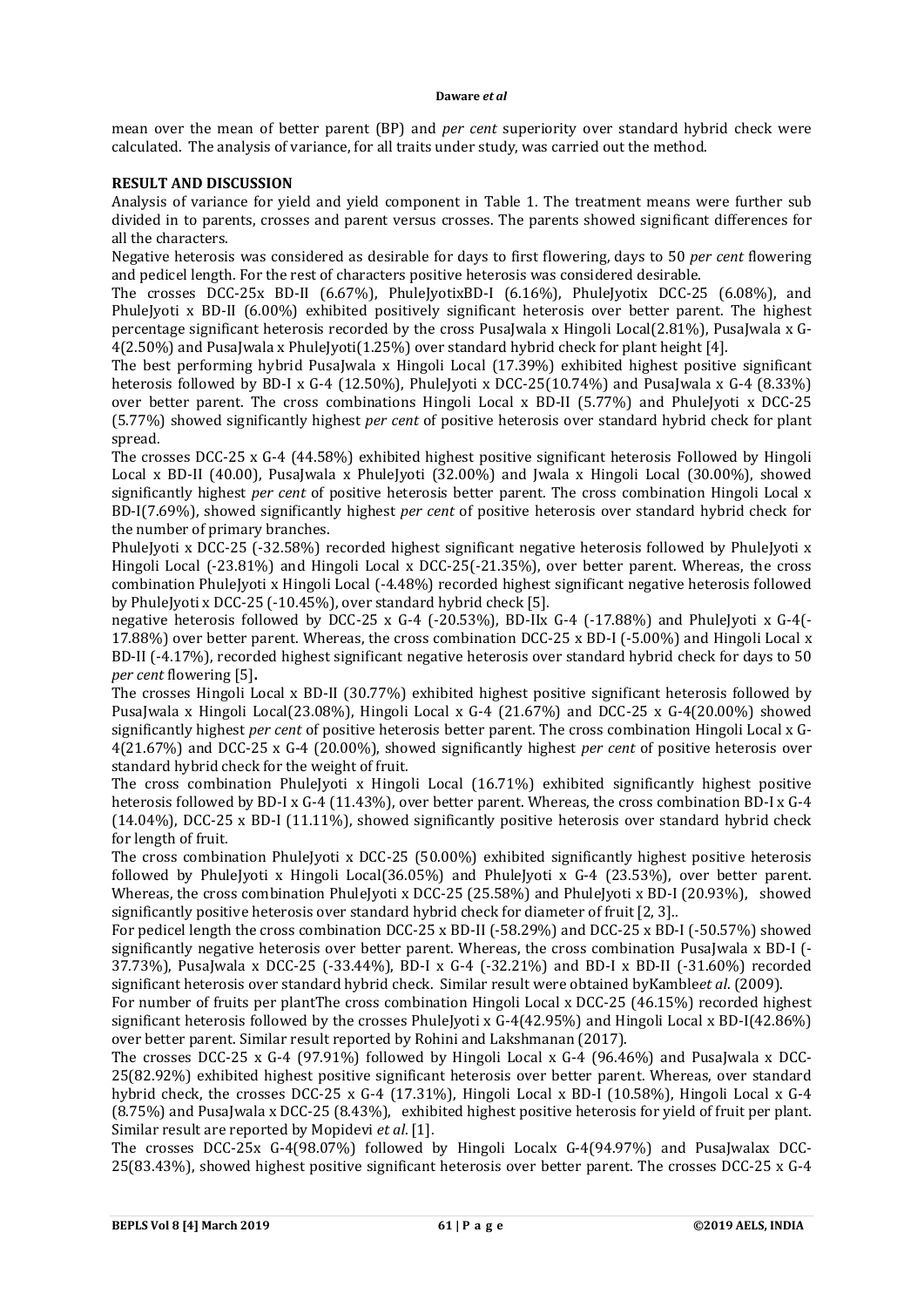(17.16%), PusaJwala x DCC-25 (8.50%) and BD-Ix G-4(5.56%) showed positive superiority ofheterosis over standard hybrid check for fruit yield per plot. Similarly result obtained by Mopidevi *et al*. [1]. The crosses Hingoli Local x G-4 (104.93%) followed by DCC-25 x G-4 (98.20%) and PusaJwala x DCC-25 (83.35%) exhibited highest positive significant heterosis over better parent. The crosses DCC-25 x G-4 (15.98%), Hingoli Local x G-4(12.40%), Hingoli Local x BD-II (9.90%) exhibited positive superiority of heterosis over standard hybrid check for fruit yield per hectare.

| Source           | d.f. | Plant<br>height(cm) | Plant<br>spread<br>$\text{(cm}^2\text{)}$ | Number of<br>primary<br>branches /<br>plant | Days to<br>first<br>flowering | Days to 50<br>per cent<br>flowering | Fruit<br>wt.<br>(g) | <b>Fruit</b><br>length<br>(cm) | Fruit<br>diameter<br>(mm) |
|------------------|------|---------------------|-------------------------------------------|---------------------------------------------|-------------------------------|-------------------------------------|---------------------|--------------------------------|---------------------------|
| <b>Treatment</b> | 27   | $72.04**$           | 126.01**                                  | $1.05*$                                     | $32.26**$                     | 49.53**                             | $0.058**$           | $1.62**$                       | $5.55***$                 |
| Parent           | 6    | $43.57**$           | $1.2.16**$                                | 0.66                                        | $28.40**$                     | 54.66**                             | $0.034*$            | $3.42**$                       | $5.28**$                  |
| <b>Crosses</b>   | 20   | 83.40**             | 134.82**                                  | 0.57                                        | $34.21**$                     | 48.32**                             | $0.057**$           | $1.04**$                       | $5.16**$                  |
| $P \times C$     |      | 15.79               | 93.00**                                   | $13.09**$                                   | 16.40                         | 43.00                               | $0.23**$            | $2.53**$                       | $15.03**$                 |
| <b>Error</b>     | 27   | 7.86                | 7.22                                      | 0.46                                        | 5.28                          | 3.11                                | 0.01                | 0.27                           | 0.86                      |

|  |  | Table: 1 Analysis of variance for different characters in 7x7 half diallel of chilli. |  |  |
|--|--|---------------------------------------------------------------------------------------|--|--|
|  |  |                                                                                       |  |  |

| Source                                   | d.f. | Pedicel<br>length<br>(cm) | Number of<br>fruits/plant | Yield / plant<br>(kg) | Yield /<br>plot (kg) | Yield / ha<br>(q) | $\frac{0}{0}$<br>incidence<br>of thrips | $\%$<br>incidence<br>of leaf curl |  |
|------------------------------------------|------|---------------------------|---------------------------|-----------------------|----------------------|-------------------|-----------------------------------------|-----------------------------------|--|
| Treatment                                | 27   | $0.36**$                  | 1527.37**                 | 7847.71**             | $2.56**$             | 1022.56**         | $36.46**$                               | $51.31**$                         |  |
| Parent                                   | 6    | $0.40**$                  | 703.97**                  | 1954.49*              | 0.16                 | 118.63            | $37.40**$                               | 84.11**                           |  |
| Crosses                                  | 20   | $0.31**$                  | $912.01**$                | 2871.57**             | $1.41**$             | 438.87**          | $37.97**$                               | $44.01**$                         |  |
| $P \times C$                             |      | $0.93**$                  | 18774.86**                | 1142730.10**          | 39.89**              | 18119.96**        | 0.72                                    | 0.48                              |  |
| Error                                    | 27   | 0.03                      | 177.59                    | 704.46                | 0.24                 | 69.49             | 3.63                                    | 4.90                              |  |
| * and ** significance at 5% and 1% level |      |                           |                           |                       |                      |                   |                                         |                                   |  |

## **Table: 2** *Per cent***heterosis over better parent and standard hybrid check for different characters in 7x7 half diallel of chilli.**

| Parent/Crosses                | Plant height (cm) |            | Plant spread (cm <sup>2</sup> ) |            |           | Number of primary<br>branches / plant | Days to first<br>flowering |           |  |
|-------------------------------|-------------------|------------|---------------------------------|------------|-----------|---------------------------------------|----------------------------|-----------|--|
|                               | <b>BP</b>         | <b>SH</b>  | <b>BP</b>                       | <b>SH</b>  | <b>BP</b> | <b>SH</b>                             | <b>BP</b>                  | <b>SH</b> |  |
| PusaJwala x<br>PhuleJvoti     | $2.21*$           | $1.25*$    | $5.80*$                         | $-6.41$    | 1.94      | 0.00                                  | $-4.88$                    | $16.42*$  |  |
| PusaJwala x Hingoli<br>Local  | $3.79*$           | $2.81*$    | 17.39**                         | $3.85*$    | 30.00*    | 0.00                                  | $-4.76$                    | 19.40**   |  |
| PusaJwala x DCC-25            | 1.26              | 0.31       | 2.01                            | $-2.56$    | 30.00*    | $-7.69$                               | $-14.61**$                 | 13.43     |  |
| PusaJwala x BD-I              | $-2.21$           | $-3.13$    | $-6.25$                         | $-3.85$    | 7.14      | $-20.77$                              | $-2.44$                    | 19.40**   |  |
| PusaJwala x BD-II             | $-2.21$           | $-3.13$    | $4.11*$                         | $-2.56$    | 3.00      | $-7.79$                               | $-3.66$                    | 17.91*    |  |
| PusaJwala x G-4               | $3.47*$           | $2.50*$    | $8.33*$                         | 0.00       | 20.00*    | $-7.69$                               | $-12.20*$                  | 7.46      |  |
| PhuleJyoti x Hingoli<br>local | 0.64              | $-1.25$    | $-25.20**$                      | $-41.03**$ | 16.50     | $-7.69$                               | $-23.81**$                 | $-4.48*$  |  |
| PhuleJvoti x DCC-25           | $6.08*$           | $-1.88$    | $10.74**$                       | $5.77*$    | 16.50     | $-5.38$                               | $-32.58**$                 | $-10.45*$ |  |
| PhuleJvoti x BD-I             | $6.16*$           | $-3.13$    | $-3.75$                         | $-1.28$    | 9.92      | 0.00                                  | $-8.33$                    | $-1.49*$  |  |
| PhuleJvoti x BD-II            | $6.00*$           | $-0.83$    | 0.00                            | $-6.41$    | $26.21*$  | $-6.15$                               | 0.00                       | 4.48      |  |
| PhuleJyoti x G-4              | $-13.51**$        | $-20.00**$ | $5.56*$                         | $-2.56$    | 18.45*    | $-15.38$                              | $-10.00*$                  | 7.46      |  |
| Hingoli Local x DCC-<br>25    | $-0.64$           | $-2.50$    | $-2.01$                         | $-6.41$    | 10.00     | $-15.38$                              | $-21.35**$                 | 4.48      |  |
| Hingoli Local x BD-I          | $-3.18$           | $-5.00$    | $-5.00$                         | $-2.56$    | $-1.79$   | $7.69*$                               | $-16.67**$                 | 4.48      |  |
| Hingoli Local x BD-II         | $-1.91$           | $-3.75$    | $13.01**$                       | $5.77*$    | 40.00**   | $-2.31$                               | $-4.76$                    | 19.40**   |  |
| Hingoli Local x G-4           | $-28.66**$        | $-3.00**$  | 2.08                            | $-5.77$    | 27.00     | $-19.23$                              | 3.57                       | 29.85**   |  |
| $DCC-25 \times BD-I$          | $-6.76$           | $-13.75**$ | $-28.13**$                      | $-26.28**$ | $-6.25$   | $-16.15$                              | $-3.37$                    | 28.36**   |  |
| $DCC-25 \times BD-II$         | $6.67*$           | 0.00       | 0.67                            | $-3.85$    | $21.11*$  | $-7.69$                               | $-2.25$                    | 29.85**   |  |
| $DCC-25xG-4$                  | $-5.41$           | $-12.50**$ | $-10.07**$                      | $-14.10**$ | 44.58*    | $-6.15$                               | 2.81                       | 36.57**   |  |
| <b>BD-I x BD-II</b>           | $-4.00$           | $-10.00**$ | $-11.25**$                      | $-8.97**$  | 8.93      | $-17.69$                              | 11.11                      | 19.40**   |  |
| $BD-IxG-4$                    | 1.35              | $-8.75*$   | 12.50*                          | $-1.26**$  | $-4.46$   | $-23.08*$                             | $-12.50*$                  | 4.48      |  |
| BD-II x G-4                   | $-4.00$           | $-10.00**$ | 0.68                            | $-5.77$    | 11.11     | $-19.23$                              | $-12.50*$                  | 4.48      |  |
| $S.E.D.+$                     | 2.80              | 2.80       | 2.68                            | 2.68       | 0.84      | 0.84                                  | 2.29                       | 2.29      |  |
| C.D at $5\%$                  | 5.84              | 5.84       | 5.60                            | 5.60       | 1.42      | 1.42                                  | 4.79                       | 4.79      |  |
| $C.D. at 1\%$                 | 7.76              | 7.76       | 7.44                            | 7.44       | 1.89      | 1.89                                  | 6.36                       | 6.36      |  |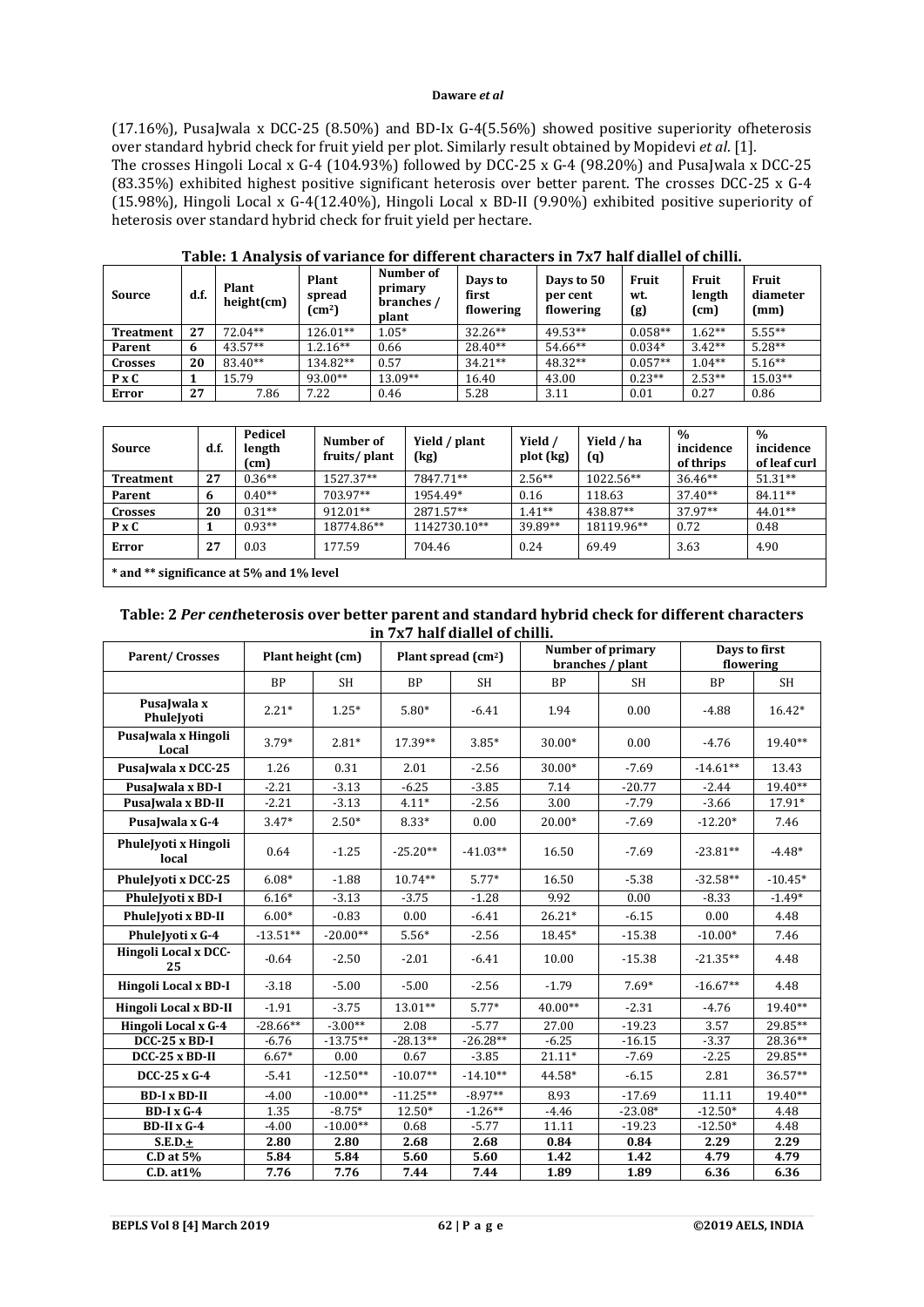|                               | Days to 50 per cent | 7A7 Han dianci oi chini. |                  | Length of fruit |            | <b>Diameter of fruit</b> |            |            |
|-------------------------------|---------------------|--------------------------|------------------|-----------------|------------|--------------------------|------------|------------|
| <b>Parent/Crosses</b>         | flowering           |                          | Fruit weight (g) |                 | (cm)       |                          | (mm)       |            |
|                               | <b>BP</b>           | <b>SH</b>                | <b>BP</b>        | <b>SH</b>       | <b>BP</b>  | <b>SH</b>                | <b>BP</b>  | <b>SH</b>  |
| PusaJwala x PhuleJyoti        | $-4.65$             | 2.50                     | $-9.09$          | 0.00            | $-7.50$    | $-13.45*$                | $-2.37$    | $-23.26*$  |
| PusaJwala x Hingoli<br>Local  | $-5.38$             | 2.50                     | 23.08**          | 6.67            | 0.00       | $-6.43$                  | 12.43*     | $-11.63$   |
| PusaJwala x DCC-25            | $-4.65$             | 2.50                     | 14.29            | 6.67            | $-0.59$    | $-1.17$                  | 6.94       | $-10.47$   |
| PusaJwala x BD-I              | $6.20*$             | 14.17**                  | $-7.14$          | $-13.33$        | $-18.29**$ | $-16.37*$                | $-11.02$   | $-2.33$    |
| PusaJwala x BD-II             | $9.30**$            | $17.50**$                | 7.69             | $-6.67$         | 21.36      | $-16.37*$                | $-21.54*$  | $-28.84**$ |
| PusaJwala x G-4               | $-9.93**$           | $13.33**$                | $-16.67*$        | $-16.67*$       | 10.63      | 3.51                     | 11.76      | $-11.63$   |
| PhuleJyoti x Hingoli<br>local | $-10.00**$          | $-2.50*$                 | 3.03             | 13.33*          | $16.71*$   | $-5.26$                  | 36.05**    | $-6.98$    |
| PhuleJyoti x DCC-25           | $-7.81**$           | $-1.67$                  | 0.00             | 10.00*          | $-7.06$    | $-7.60$                  | 50.00**    | 25.58**    |
| PhuleJyoti x BD-I             | $-4.03$             | $-0.83$                  | $-3.03$          | 6.67            | $-8.57$    | $-6.43$                  | 10.17      | 20.93*     |
| PhuleJyoti x BD-II            | $10.74**$           | $11.67**$                | 0.00             | $10.00*$        | $-12.25*$  | $-7.02$                  | 2.56       | $-6.98$    |
| PhuleJvoti x G-4              | $-17.88**$          | 3.33                     | $-15.15*$        | $-6.67$         | 1.90       | $-5.85$                  | 23.53*     | $-2.33$    |
| Hingoli Local x DCC-25        | $-3.85$             | 4.17                     | 14.29            | 6.67            | $-4.71$    | $-5.26$                  | 22.22*     | 2.33       |
| Hingoli Local x BD-I          | $-6.92*$            | 0.83                     | 0.00             | $-6.67$         | $-5.71$    | $-3.51$                  | 1.69       | $11.63*$   |
| Hingoli Local x BD-II         | $-11.54**$          | $-4.17*$                 | 30.77**          | 13.33           | $-7.28$    | $-1.75$                  | $-23.08*$  | $-30.23**$ |
| Hingoli Local x G-4           | $-26.49**$          | $07.50*$                 | $21.67**$        | 21.67**         | $-8.23$    | $-15.20*$                | 0.00       | $-20.93*$  |
| $DCC-25$ x BD-I               | $-10.94**$          | $-5.00*$                 | $-7.14$          | $-13.33$        | $8.57*$    | $11.11*$                 | $-29.66**$ | $-22.79*$  |
| DCC-25 x BD-II                | 17.19**             | 25.00**                  | 0.00             | $-6.67$         | $-3.42$    | 2.34                     | $-7.18$    | $-15.81$   |
| DCC-25 x G-4                  | $-20.53**$          | 0.00                     | $20.00**$        | $20.00**$       | $5.88*$    | $5.26*$                  | $20.56*$   | 0.93       |
| <b>BD-I x BD-II</b>           | 5.65                | $9.17**$                 | 14.29**          | 6.67            | $-6.73$    | $-1.17$                  | $-5.08$    | $4.19*$    |
| $BD-IxG-4$                    | 21.85**             | $-1.67$                  | 13.33*           | 13.33*          | 11.43*     | 14.04*                   | $-8.90$    | 0.00       |
| $BD-II x G-4$                 | $-17.88**$          | 3.33                     | 13.33*           | 13.33*          | 0.44       | $6.43*$                  | $-5.64$    | $-14.42$   |
| $S.E.D.+$                     | 1.76                | 1.76                     | 0.10             | 0.10            | 0.51       | 0.51                     | 0.92       | 0.92       |
| C.D. at 5%                    | 3.68                | 3.68                     | 0.21             | 0.21            | 1.45       | 1.45                     | 1.93       | 1.93       |
| C.D. at 1%                    | 4.88                | 4.88                     | 0.28             | 0.28            | 1.08       | 1.08                     | 2.57       | 2.57       |

## **Table 3.** *Per cent***heterosis over better parent and standard hybrid check for different characters in 7x7 half diallel of chilli.**

# **Table 4. Per cent heterosis over better parent and standard hybrid check for different characters in 7x7 half diallel of chilli.**

| Parent/<br><b>Crosses</b>          | <b>Pedicel length</b><br>(cm) |           | <b>Number of fruits</b><br>per plant |            | Fruit vield per<br>plant(g) |           | Fruit yield per plot<br>(kg) |            | Yield/ha(q) |           |
|------------------------------------|-------------------------------|-----------|--------------------------------------|------------|-----------------------------|-----------|------------------------------|------------|-------------|-----------|
|                                    | <b>BP</b>                     | <b>SH</b> | <b>BP</b>                            | <b>SH</b>  | <b>BP</b>                   | <b>SH</b> | <b>BP</b>                    | <b>SH</b>  | <b>BP</b>   | <b>SH</b> |
| PusaJwala x<br>PhuleJvoti          | $-6.44$                       | $-15.34*$ | $-3.23$                              | $-28.57**$ | 22.57                       | $-20.64*$ | 26.26                        | $-18.30*$  | 14.00       | 26.93**   |
| P. Iwala x<br>Hingoli Local        | $-8.77$                       | 20.25**   | 3.23                                 | $-23.81**$ | $46.31**$                   | $-19.011$ | 48.97**                      | $-17.48*$  | 45.90**     | $-19.98*$ |
| PusaJwala x<br><b>DCC-25</b>       | 38.00**                       | 33.44**   | 38.71**                              | 2.38       | 82.92**                     | $8.43**$  | 83.43**                      | $8.50*$    | 83.35**     | $7.29*$   |
| PusaJwala x<br>$BD-I$              | 25.64**                       | 37.73**   | 22.58*                               | $-9.52$    | 31.46*                      | $-16.07$  | 38.28                        | $-11.76$   | 26.71       | $20.31**$ |
| PusaJwala x<br><b>BD-II</b>        | $-0.73$                       | 16.87**   | 5.41                                 | $-11.90$   | 69.20**                     | 1.89      | 25.45                        | $-18.46*$  | 34.62**     | $-16.26*$ |
| PusaJwala x<br>$G-4$               | $-12.82$                      | 26.99**   | 23.87**                              | $-8.57$    | 42.92                       | $-21.59*$ | 44.41**                      | $-15.52$   | $50.16**$   | 22.37**   |
| P. Jyoti x<br><b>Hingoli Local</b> | $-13.56$                      | 21.78**   | 7.69                                 | $-33.33**$ | 20.13                       | $-22.22*$ | 20.08                        | $-22.30*$  | 19.80       | 23.21**   |
| PhuleJyoti x<br><b>DCC-25</b>      | 29.43**                       | $24.23**$ | 19.23                                | $-26.19**$ | 41.24                       | $-8.56$   | 25.00                        | $-19.12*$  | 24.84       | $-19.98*$ |
| PhuleJyoti x<br>$BD-I$             | $-6.10$                       | $-15.03*$ | 28.57**                              | $-14.29*$  | 20.55                       | $-21.95*$ | 45.96**                      | $-5.56$    | 45.76**     | $-6.57$   |
| PhuleJyoti x<br><b>BD-II</b>       | $-12.54$                      | $20.86**$ | 11.11                                | $-7.14$    | $62.30**$                   | $5.08*$   | 57.91**                      | $5.15*$    | $62.29**$   | 4.02      |
| PhuleJyoti x<br>$G-4$              | $-10.85$                      | 19.33**   | 42.95**                              | 1.43       | 34.88*                      | $-12.67$  | $41.41**$                    | $-8.50$    | 41.22       | $-9.48$   |
| Hingoli Local<br>$x$ DCC-25        | 20.57**                       | $-14.72*$ | $46.15**$                            | $-9.52$    | 67.49**                     | $-0.72$   | 68.37**                      | $-0.41$    | 76.04**     | 3.01      |
| <b>Hingoli Local</b><br>$x$ BD-I   | $-16.49*$                     | 26.99**   | 42.86**                              | $-4.76$    | 73.20**                     | 10.58**   | 8.96                         | $-30.47**$ | 43.65       | $-9.65$   |
| <b>Hingoli Local</b><br>$x$ BD-2   | $-12.98$                      | 23.93**   | 13.96                                | $-4.76$    | $71.15**$                   | 3.07      | 66.87**                      | 11.11      | $76.67**$   | $9.90*$   |